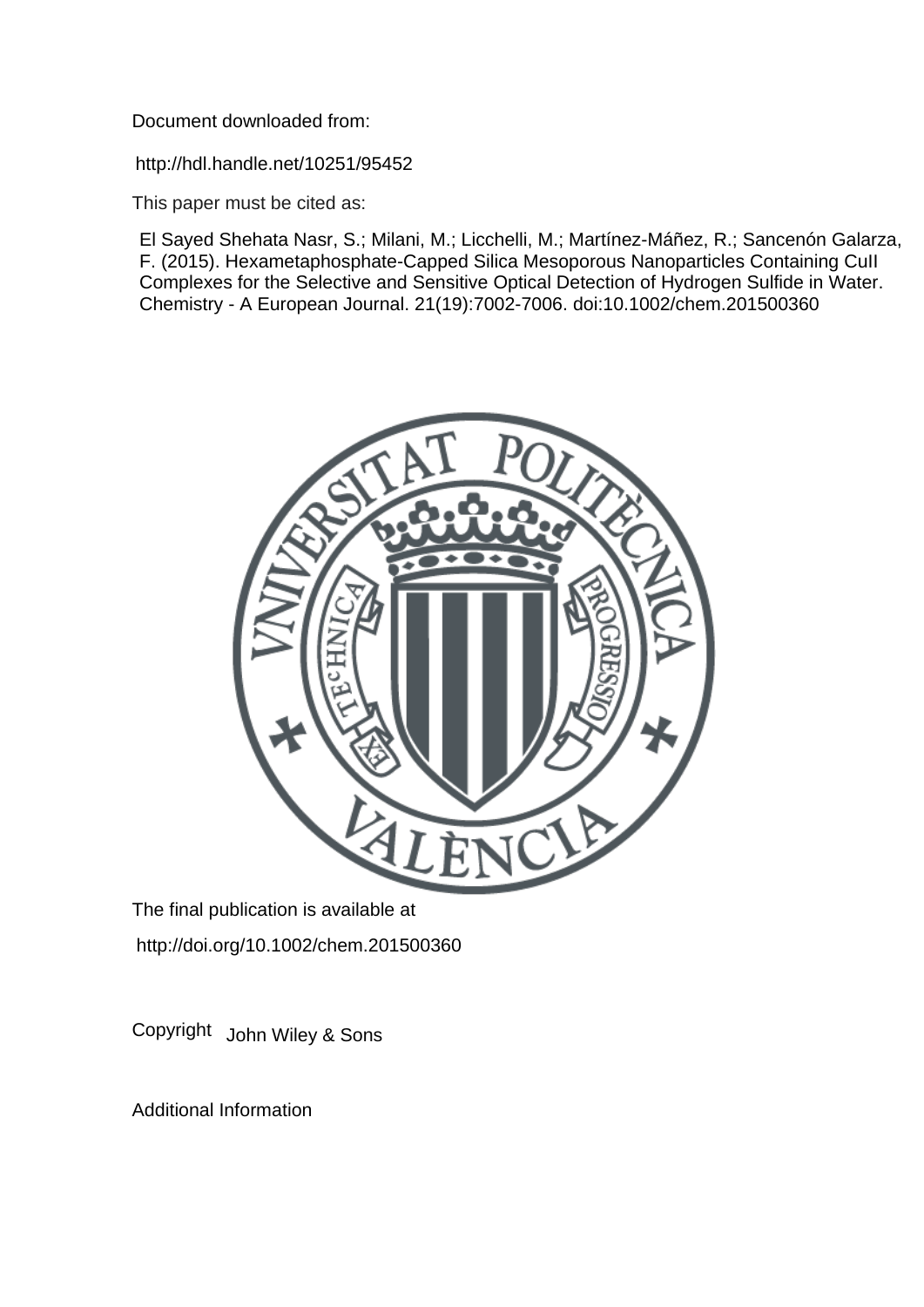## **Hexametaphosphate-capped silica mesoporous nanoparticles containing CuII complexes for the selective and sensitive optical detection of hydrogen sulfide in water**

Sameh El Sayed, <sup>[a,b,c,d]</sup> Michele Milani, <sup>[d]</sup> Maurizio Licchelli, <sup>[d]</sup>\* Ramón Martínez-Máñez<sup>[a,b,c]</sup>\* and Félix Sancenón<sup>[a,b,c]</sup>

Abstract: Cu<sup>il</sup>-macrocycle functionalized hexametaphosphatecapped silica mesoporous nanoparticles have been prepared and used for the selective and sensitive detection of hydrogen sulfide in aqueous environments.

Hydrogen sulfide, a colourless and flammable gas, is well known for its toxicity, for its presence in several environmental sites and for its use in certain industrial protocols. Moreover, the role of hydrogen sulfide as endogenous gasotransmitter and its participation in relevant biological processes (neurotransmission, vasorelaxation, cardioprotection, anti-inflammation) has been discovered in recent years.<sup>[1]</sup> Besides, certain diseases (such as chronic kidney disease, liver cirrhosis, Alzheimer<sup>[2]</sup> and Down's syndrome<sup>[3]</sup>) have been associated to abnormal hydrogen sulfide levels.[4] Taking into account the above mentioned roles, the development of selective and sensitive probes for the optical detection of hydrogen sulfide has recently received great attention.

In this context, some probes constructed under the chemodosimeter paradigm for the chromo-fluorogenic detection of hydrogen sulfide have been described in the last years. These probes used reduction (of azide,<sup>[5,6]</sup> hydroxylamine<sup>[7]</sup> or nitro moieties<sup>[8]</sup> to amine) and hydrolysis (of disulfide bonds,<sup>[9]</sup> dinitrophenyl ethers<sup>[10]</sup> or cyanovinyl moieties<sup>[11]</sup>) reactions as main mechanisms for the optical recognition of hydrogen sulfide. Unfortunately, some of these probes presented certain drawbacks such as poor selectivity and cross-reactivity with other thiol-containing biomolecules (such as Cys, Hcy and GSH) and anions  $(SO_3^2$  and  $S_2O_3^2$ ).<sup>[12]</sup> An interesting alternative, recently developed, consisted on the use of hydrogen sulfideinduced demetallation reactions of non-fluorescent complexes that become emissive upon reaction with SH<sup>-[13]</sup>

From another point of view, there is an increasing interest in the design and synthesis of gated nanoscopic hybrid materials with the ability to release an entrapped guest upon application of

- [c] CIBER de Bioingeniería, Biomateriales y Nanomedicina (CIBER-BBN)
- [d] S. El Sayed, Dr. M. Milani, Prof. M. Licchelli Dipartimento di Chimica, Università di Pavia, via Taramelli 12, I-27100 Pavia, Italy. E-mail[: maurizio.licchelli@unipv.it](mailto:maurizio.licchelli@unipv.it)

Supporting information for this article is given via a link at the end of the document

certain external stimuli.<sup>[14]</sup> These nanodevices are usually formed by a silica mesoporous support (in which the guest is stored) and molecular or supramolecular entities, attached on the external surface than act as "gates", allowing the controlled release of the entrapped cargo at will. These functional materials have been used for drug delivery applications but we have recently suggested the use of gated materials in optical recognition protocols.<sup>[15]</sup> Here the underlying idea is that coordination or reaction of a target analyte with the "gate" could modulate dye delivery from the pores to the solution resulting in an optical response. The potential existence of amplification features is one of the advantages of these solids. In particular, it has been reported that the presence of few analyte molecules may induce the release of a relatively high amount of entrapped dye molecules.[15] In spite of these interesting features, the use of gated solids for sensing purposes is still a barely studied area of research especially for the detection of anions.



**Scheme 1.** (a) Schematic representation of the sensing paradigm of HS<sup>-</sup> anion using solid **S1-mPh**.(b) Synthesis of macroccyle **2** and complex **3**.

Given our interest in the development of capped mesoporous materials and their application in recognition and sensing protocols<sup>[16]</sup> we report herein the design of silical mesoporous nanoparticles functionalized with a Cu<sup>II</sup> complex, capped with the anion hexametaphosphate and the use of such ensemble for the selective and sensitive detection of hydrogen sulfide. Our proposed sensing protocol is depicted in Scheme 1. MCM-41 mesoporous silica nanoparticles (MSN) of ca. 100 nm diameter were selected as inorganic scaffold. The pores of the MSN were loaded with a suitable dye (in this case  $\frac{[Ru(bipy)_3]Ch]}{Ch}$  and the outer surface was additionally functionalized with a Cu<sup>ll</sup>-macrocyclic complex

<sup>[</sup>a] S. El Sayed, Prof. R. Martínez-Máñez, Dr. F. Sancenón Centro de Reconocimiento Molecular y Desarrollo Tecnológico (IDM), Unidad Mixta Universidad Politécnica de Valencia-Universidad de Valencia.

<sup>[</sup>b] S. El Sayed, Prof. R. Martínez-Máñez, Dr. F. Sancenón Departamento de Química, Universidad Politécnica de Valencia Camino de Vera s/n, 46022, Valencia, Spain E-mail[: rmaez@qim.upv.es](mailto:rmaez@qim.upv.es)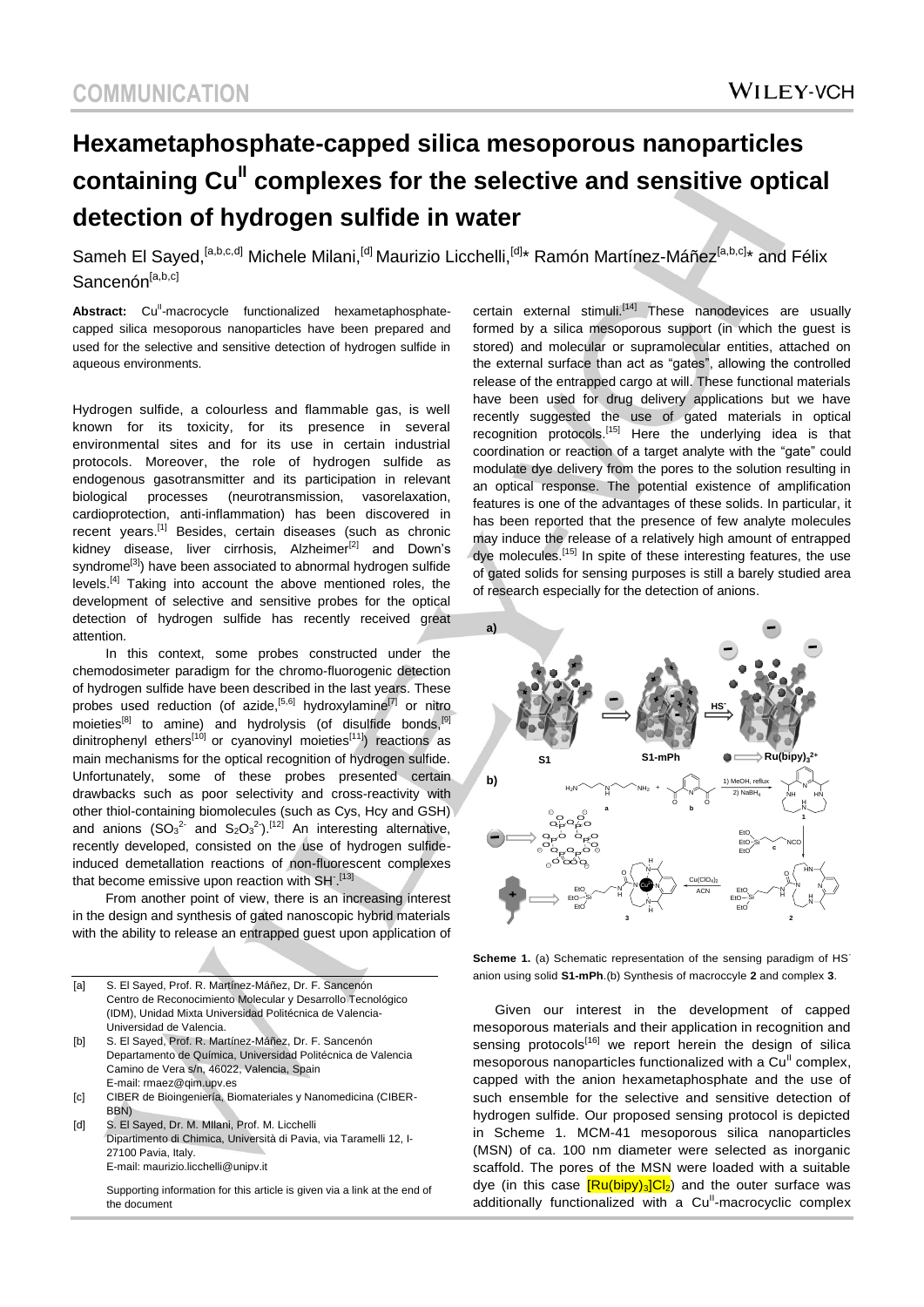(solid **S1**). The final capped sensing solid was prepared via strong electrostatic interactions of the highly charged anion hexametaphosphate with the positively charged anchored Cu<sup>II</sup> complexes. The signaling paradigm relies on a demetallation of the  $Cu<sup>II</sup>$  complex from the grafted macrocycle in the presence of hydrogen sulfide, which would uncap the pores and induce release of the entrapped dye. Demetallation reactions have been commonly used in the development of hydrogen sulfide molecular fluorogenic probes $[17]$  but, as far as we know, this is the first time that hybrid capped material uses this sensing mechanism.



**Figure 1.** Left: powder X-ray patterns of the solids (a) MCM-41 as synthesized (b) calcined MCM-41, (c) solid **S1** and (d) solid **S1-mPh**. Right: TEM images of (e) calcined MCM-41 sample, (f) solid **S1** and (g) **S1-mPh** showing the typical hexagonal porosity of the MCM-41 mesoporous matrix.

Table 1. Content ( $\alpha$ ) of anchored molecules and dye in mmol  $g^{-1}$  of SiO<sub>2</sub>.

| Solid  | $\alpha$ <sub>complex</sub> 3     | $\alpha_{\text{dye}}$             | $\alpha$ <sub>m-phosphate</sub>   |
|--------|-----------------------------------|-----------------------------------|-----------------------------------|
|        | [mmol $g^{-1}$ SiO <sub>2</sub> ] | [mmol $g^{-1}$ SiO <sub>2</sub> ] | [mmol $g^{-1}$ SiO <sub>2</sub> ] |
| S1     | 0.107                             | 0.39                              | $\overline{\phantom{0}}$          |
| S1-mPh | 0.105                             | 0.38                              | 0.040                             |
|        |                                   |                                   |                                   |

MCM-41 mesoporous nanoparticles were synthesized according to well-known procedures and then, the pores of the calcined mesoporous scaffold were loaded with  $[Ru(bipy)_3]Cl_2$  by simply stirring a suspension of the nanoparticles in an acetonitrile solution of the dye. In a second step, the external surface of the nanoparticles was functionalized with the Cu<sup>ll</sup>-macrocyclic complex 3 yielding solid **S1**. Complex **3** was synthesized using a three step procedure (see Supporting Information for details). In a first step 3,3'-iminobis(propylamine) (**a**) was reacted with 2,6 diacetylpyridine (**b**) in methanol yielding compound **1** after reduction of the diimine formed with NaBH<sub>4</sub> (see Scheme 1). In a second step **1** was reacted with (3 isocyanatopropyl)triethoxysilane (**c**) in order to prepare compound **2** that, finally, yielded complex **3** upon reaction with copper(II) perchlorate. The final sensing solid **S1-mPh**

was prepared by simply mixing **S1** in a solution containing an excess of the highly charged anion hexametaphosphate.

**Table 2.** Main structural properties calculated from TEM, PXRD and  $N_2$ adsorption analysis.

| Sample        | Diameter<br>particle <sup>a</sup><br>(nm) | $S_{\text{BET}}$<br>(m <sup>2</sup> c | Pore Volume <sup>b</sup><br>$(cm3 g-1)$ | Pore size <sup>a</sup><br>(nm) |
|---------------|-------------------------------------------|---------------------------------------|-----------------------------------------|--------------------------------|
| <b>MCM-41</b> | $94.0 \pm 5.0$                            | 980.9                                 | 0.79                                    | 2.58                           |
| S1            | $95.0 \pm 8.0$                            | 320.1                                 | 0.28                                    | ٠                              |
| S1-mPh        | $98.0 \pm 6.0$                            | 268.5                                 | 0.18                                    | $\overline{\phantom{0}}$       |

<sup>a</sup> Measured by TEM. <sup>b</sup> BJH model.

The starting MCM-41 scaffold and solids **S1** and **S1-mPh** were characterized following standard procedures (see Supporting Information for details). Powder X-ray diffraction (PXRD) and transmission electron microscopy (TEM) carried out on the MCM-41 starting nanoparticles showed clearly the presence of a mesoporous structure that persisted in the final solid **S1**-**mPh** regardless of the loading process with the dye, further functionalization with the Cu<sup>ll</sup>-macrocyclic complex 3 and capping with hexametaphosphate (see Figure 1). Besides, from SEM, thermogravimetric and elemental analyses, contents of  $\frac{[Ru(bipy)]_3|Cl_2}{[Ru(bipy)]_3]}$  and hexametaphosphate were determined and are shown in Table 1. Moreover Table 2 list main structural properties such as particle diameter, BET specific surface area, pore volumes and pore sizes obtained for MCM-41 starting nanoparticles, **S1** and **S1**-**mPh**.



**Figure 2.** Fluorescence intensity at 610 nm of  $\frac{[Ru(bipy)]_3]Cl_2}{[Ru(bidy)]_3]}$  dye released from **S1-mPh** (HEPES 10 mM at pH 7.5) after 6 h of adding 1 mM of selected anions, amino acids and oxidants.

In a typical sensing experiment, 1 mg of **S1-mPh** was suspended in 2 mL of buffered solution (pH 7.5, HEPES 10 mM) in absence and in the presence of HS<sup>-</sup> anion. In both cases, suspensions were stirred at room temperature. Dye delivery to the bulk solution was easily detected by monitoring the emission band of  $\frac{Ru(bipy)}{3|Cl_2}$  at 610 nm upon excitation in the spin allowed d-π metal-to-ligand charge transfer (MLCT) transition at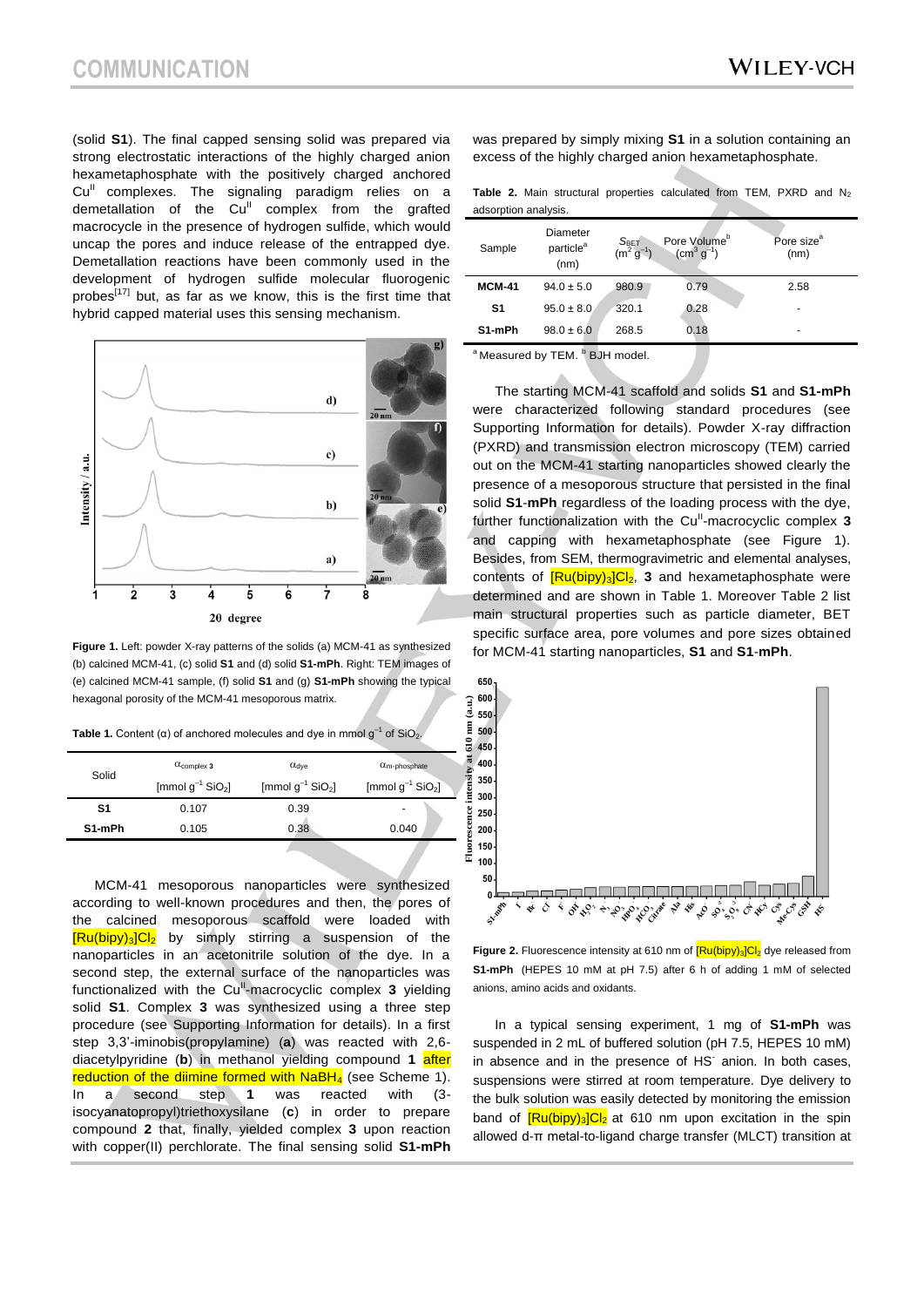451 nm.<sup>[18]</sup> The obtained results are depicted in Figure 2. As it can be seen, in the absence of HS<sup>-</sup> a negligible dye release was found due to tight pore closure due to strong electrostatic interactions between the hexametaphosphate anion and the grafted Cu<sup>ll</sup>-macrocyclic complex. However, when HS<sup>-</sup> anion was present a remarkable dye delivery and chromo-fluorogenic response in ca. 30 minutes was observed. The release of the entrapped dye from the pore voids was attributed to a HS- induced demetallation reaction of the grafted  $Cu<sup>II</sup>$  macrocyclic complex.

Moreover, the crucial role played by  $Cu<sup>II</sup>$  cation in the capping protocol was demonstrated by the preparation of solid **S2** (see Supporting Information for details). This material contains the  $\frac{[Ru(bipy)_3]Cl_2}{[H_2]}$  complex in the inner of the pores and the macrocycle  $2$  (that lacks  $Cu<sup>II</sup>$ ) in the outer surface. None of the anions tested in water (including hexametaphosphate) were able to block the pores an inhibit dye release to a significant extent (data not shown).



**Figure 3.** Calibration curve of  $\frac{[Ru(bipy)_3]Cl_2}{[Ru(bipy)_3]Cl_2}$  dye released from S1-mPh (HEPES 10 mM, pH 7.5) upon addition of increasing quantities of HS- .

Moreover, in order to assess the selectivity of the method, the response of solid **S1-mPh** in the presence of selected anions (HS, F, Cl, Br, I, N<sub>3</sub>, CN, OH, HPO<sub>4</sub>, NO<sub>3</sub>, HCO<sub>3</sub>, SO<sub>4</sub><sup>2</sup>, AcO<sup>-</sup> and citrate), amino acids (Ala, His), thiol-containing biomolecules (Cys, HCy, GSH, Me-Cys) and oxidants  $(H<sub>2</sub>O<sub>2</sub>$  and  $S_2O_8^2$  was studied. Figure 2 shows the emission of the ruthenium dye in the solution at 610 nm upon addition of these selected chemicals (1 mM) to buffered suspensions of **S1-mPh**. As seen, these species were unable to induce cargo delivery, pointing out that **S1-mPh** displays a remarkable highly selective response to HS<sup>-</sup>.

In a second step the fluorogenic response of solid **S1-mPh** was tested upon addition of increasing quantities of HS<sup>-</sup> anion by using a similar protocol to that descried above. As seen in Figure 3, a clear correlation between the concentration of HS<sup>-</sup> and the dye delivered was observed in agreement with an uncapping protocol involving a demetallation reaction. From the titration profile shown in Figure 3 a remarkable limit of detection for HS<sup>-</sup> as low as 1.85  $\mu$ M was determined. As stated above one appealing characteristic of analyte-induced uncapping protocols in gated mesoporous supports is the possibility to observe signal amplification. In particular in our case it was confirmed that the presence of one HS<sup>-</sup> molecule (at a concentration of ca. 1.0 x 10<sup>-</sup>  $5$  mol dm<sup>-3</sup>) results in the release of ca. 220 molecules of the **[Ru(bipy)3]Cl<sub>2</sub>** dve.

Encouraged by these resultes we attempted to detect HSin a more complex and realistic environment. For this purpose, tap water was spiked with known amounts of HS<sup>-</sup> and the concentration was determined using **S1-mPh** following the method of standard addition. Results are shown in Table 3. As it can be seen, **S1-mPh** was satisfactorily applied to the detection of HS<sup>-</sup> with rather high recovery ratios ranging from 83 to 92 %.

| Table 3. Determination of HS <sup>-</sup> spiked in tap water samples using <b>S1-mPh.</b> |  |  |
|--------------------------------------------------------------------------------------------|--|--|
|--------------------------------------------------------------------------------------------|--|--|

| Sample | $HS$ spiked $(\mu M)$ | $HS$ determined ( $\mu$ M) | Recovery (%) |
|--------|-----------------------|----------------------------|--------------|
|        | 2.5                   | $2.08 \pm 0.34$            | 83           |
| 2      | 4.0                   | $3.58 \pm 1.03$            | 89           |
| 3      | 8.0                   | $7.40 \pm 2.86$            | 92           |

In summary, we reported herein the synthesis, characterization and sensing behaviour of a new hybrid material functionalized with a Cu<sup>ll</sup>-macrocyclic derivative and capped, through electrostatic interactions, with the bulky anion hexametaphosphate. Of all the chemicals tested, only HS<sup>-</sup> was able to induce pore opening and dye release. The fluorogenic response obtained was ascribed to a demetallation reaction, selectively induced by HS<sup>-</sup> anion. The response of the capped hybrid material was highly selective and sensitive to HS<sup>-</sup> anion with a limit of detection of 1.85  $\mu$ M. Moreover, the possible use of different metal complexes combined with different capping anions and choice of different dyes or other sensing molecules as indicators makes this new protocol highly appealing for the preparation of new sensing systems for sulfide detection in different environments.

## **Acknowledgements**

Financial support from the Spanish Government (Project MAT2012-38429-C04-01) and the Generalitat Valencia (Project PROMETEOII/2014/047) is gratefully acknowledged. S.E. is grateful to the Generalitat Valenciana for his Santiago Grisolia fellow.

**Keywords:** gated materials • sensing • hydrogen sulfide • displacement reaction • signal amplification

[1] (a) L. Li, P. Rose, P. K. Moore, *Annu. Rev. Pharmacol. Toxicol*., **2011**, *51*, 169. (b) K. R. Olson, *Am. J. Physiol. Regul. Integr. Comp. Physiol*., **2011**, *301*, R297. (c) M. Lavu, S. Bhushan, D. Lefer, *J. Clin. Sci*., **2011**, *120*, 219. (d) M. Whiteman, P. K. Moore, *J. Cell. Mol. Med*., **2009**, *13*, 488.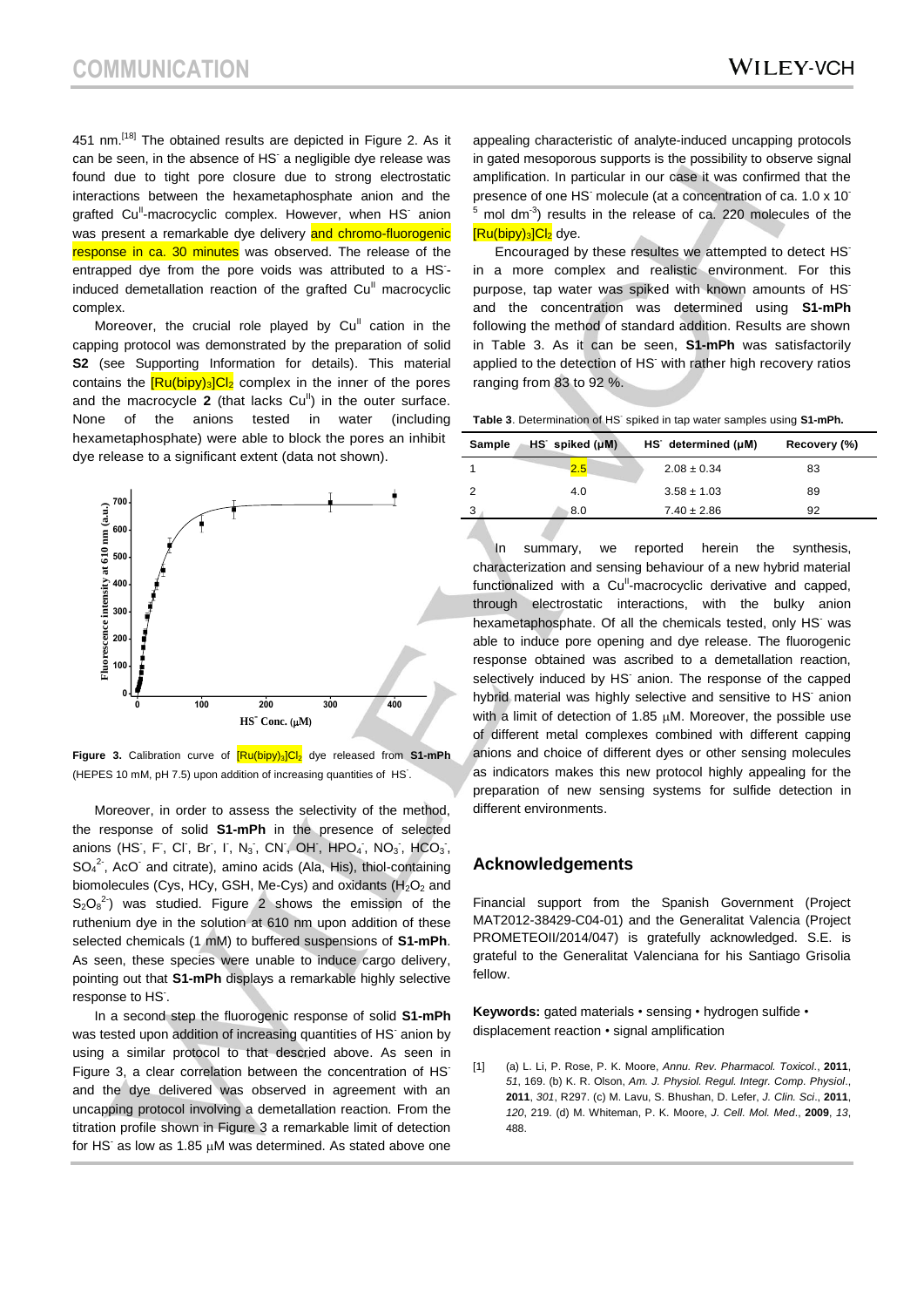- [2] K. Eto, T. Asada, K. Arima, T. Makifuchi, H. Kimura, *Biochem. Biophys. Res. Commun.*, **2002**, *293*, 1485.
- [3] P. Kamoun, M.-C. Belardinelli, A. Chabli, K. Lallouchi, B. Chadefaux-Vekemans, *Am. J. Med. Genet*., **2003**, *116A*, 310.
- [4] (a) C. Szabo, *Nat. Rev. Drug. Discov.,* **2007**, *6*, 917. (b) S. Fiorucci, E. Antonelli, A. Mencarelli, S. Orlandi, B. Renga, G. Rizzo, E. Distrutti, V. Shah, A. Morelli, *Hepatology.* 2005, **42**, 539.
- [5] (a) Choi, M. M. F. *Analyst*., **1998**, *123*, 1631. (b) A. R. Lippert, E. J. New, C. J. Chang, *J. Am. Chem. Soc*., **2011**, *133*, 10078. (c) H. Peng, Y. Cheng, C. Dai, A. L. King, B. L. Predmore, D. J. Lefer, B. Wang, *Angew. Chem. Int. Ed.* **2011**, *50*, 9672. (d) F. Yu, P. Li, P. Song, B. Wang, J. Zhao, K. Han, *Chem. Commun.*, **2012**, *48*, 2852. (e) L. A. Montoya, M. D. Pluth, *Chem. Commun.*, **2012**, *48*, 4767. (f) S. K. Das, C. S.Lim, S. Y. Yang, J. H. Han, B. R. Cho, *Chem. Commun.*, **2012**, *48*, 8395. (g) W. Sun, J. Fan, C. Hu, J. Cao, H. Zhang, X. Xiong, J. Wang, S. Cui, S. Sun, X. Peng, *Chem. Commun.*, **2013**, *49*, 3890. (h) T. Saha, D. Kand, P. Talukdar, *Org. Biomol. Chem.,* **2013**, *11*, 8166. (i) G. Zhou, H. Wang, Y. Ma, X. Chen, *Tetrahedron*, **2013**, *69*, 867. (j) C. Yu, X. Li, F. Zeng, F. Zheng, S. Wu, *Chem. Commun.*, **2013**, *49*, 403. (k) J. Zhang, W. Guo, *Chem. Commun.*, **2014**, *50*, 4214. (l) M. Tropiano, S. Faulkner, *Chem. Commun.*, **2014**, *50*, 4696. (m) T. Ozdemir, F. Sozmen, S. Mamur, T. Tekinay, E. U. Akkaya, *Chem. Commun.*, **2014**, *50*, 5455. (n) L. He, W. Lin, Q. Xu, H. Wei, *Chem. Commun.*, **2015**, *51*, 1510. (o) J. Zhou, Y. Luo, Q. Li, J. Shen, R. Wang, Y. Xu, X. Qian, *New J. Chem.*, **2014**, *38*, 2770. (p) B. Chen, P. Wang, Q. Jin, X. Tang, *Org. Biomol. Chem.*, **2014**, *12*, 5629.
- [6] S. El Sayed, C. de la Torre, L. E. Santos-Figueroa, C. Marín-Hernández, R. Martínez-Máñez, F. Sancenón, A. M. Costero, M. Parra, S. Gil, *Sensor. Actuat. B-Chem.*, **2015**, *207*, 987.
- [7] W. Xuan, R. Pan, Y. Cao, K. Liu, W. Wang, *Chem. Commun*., **2012**, *48*, 10669.
- [8] (a) M. Y. Wu, K. Li, J. T. Hou, Z. Huang, X. Q. Yu, *Org. Biomol. Chem.*, **2012**, *10*, 8342. (b) J. Bae, M. G. Choi, J. Choi, S. K. Chang, *Dyes Pigm.*, **2013**, *99*, 748.
- [9] (a) C. Wei, Q. Zhu, W. Liu, W. Chen, Z. Xi, L. Yi, *Org. Biomol. Chem*., **2013**, *11*, 479. (b) C. Wei, L. Wei, Z. Xi, L. Yi, *Tetrahedron Lett*., **2013**, *54*, 6937. (c) X.–F. Yang, L. Wang, H. Xu, M. Zhao, *Anal. Chim. Acta*, **2009**, *631*, 91.
- [10] (a) X. Cao, W. Lin, K. Zheng, L. He, *Chem. Commun*., **2012**, *48*, 10529. (b) T. Liu, Z. Xu, D. R. Spring, J. Cui, *Org. Lett*., **2013**, *15*, 2310. (c) Y. Liu, G. Feng, *Org. Biomol*. *Chem*., **2014**, *12*, 438. (d) S. El Sayed, C. de la Torre, L.E. Santos-Figueroa, R. Martínez-Máñez, F. Sancenón, A.M. Costero, M. Parra, S. Gil, *RSC Adv*., **2013**, *3*, 25690. (e) S. El Sayed, C. de la Torre, L. E. Santos-Figueroa, R. Martínez-Máñez, F. Sancenón, M. Ozráez, A.M. Costero, M. Parra, S. Gil, *Supramolecular Chemistry*.,

**2015**, *4*, 244. (f) Z. Huang, S. Ding, D. Yu, F. Huang, G. Feng, *Chem. Commun.*, **2014**, *50*, 9185.

- [11] Y. Zhao, X. Zhu, H. Kan, W. Wang, B. Zhu, B. Du, X. Zhang, *Analyst*., **2012**, *137*, 5576
- [12] (a) C. Liu, B. Peng, S. Li, C. M. Park, A.R. Whorton, M. Xian, *Org. Lett*., **2012**, *14*, 2184. (b) C. Liu, J. Pan, S. Li, Y. Zhao, L. Y. Wu, C. E. Berkman, A. R. Whorton, M. Xian., *Angew. Chem. Int. Ed*., **2011**, *50*, 10327. (c) Z. Xu, L. Xu, J. Zhou, Y. Xu, W. Zhu, X. Qian., *Chem. Commun*., **2012**, *48*, 10871. (d) F. Yu, X. Han, L. Chen, *Chem. Commun.*, **2014**, *50*, 12234.
- [13] (a) J. Liu, Y. -Q. Sun, J. Zhang, T. Yang, J. Cao, L. Zhang, W. Guo., *Chem. Eur. J*., **2013**, *19*, 4717. (b) L. E. Santos-Figueroa, C. de la Torre, S. El Sayed, F. Sancenón, R. Martínez-Máñez, A. M. Costero, S. Gil, M. Parra, *Eur. J. Inorg. Chem.*, **2014**, 41. (c) K. Sasakura, K. Hanaoka, N. Shibuya, Y. Mikami, Y. Kimura, T. Komatsu, T. Ueno, T. Terai, H. Kimura, T. Nagano, *J. Am. Chem. Soc.*, **2011**, *133*, 18003. (d) M. –Q. Wang, K. Li, J. –T. Hou, M. –Y. Wu, Z. Huang, X. –Q. Yu, *J. Org. Chem.* **2012**, *77*, 8350. (e) X. Qu, C. Li, H. Chen, J. Mack, Z. Guo, Z. Shen, *Chem. Commun.* **2013**, *49*, 7510. (f) C. Kar, M. D. Adhikari, A. Ramesh, G. Das, *Inorg. Chem.* **2013**, *52*, 743. (g) I. Takashima, M. Kinoshita, R. Kawagoe, S. Nakagawa, M. Sugimoto, I. Hamachi, A. Ojida, *Chem. Eur. J.*, **2014**, *20*, 2184. (h) Z. Ye, X. An, B. Song, W. Zhang, Z. Dai, J. Yuan, *Dalton Trans.*, **2014**, *43*, 13055.
- [14] M. W. Ambrogio, C. R. Thomas, Y.-L. Zhao, J. I. Zink, J. F. Stoddart, *Acc. Chem. Res*., **2011**, *44*, 903.
- [15] C. Coll, A. Bernardos, R. Martínez-Máñez, F. Sancenón, *Acc. Chem. Res*., **2013**, *46*, 339.
- [16] (a) S. El Sayed, C. Giménez, E. Aznar, R. Martínez-Máñez, F. Sancenón, M. Licchell, *Org. Biomol. Chem.*, **2015**,*13*, 1017. (b) I. Candel, A. Bernardos, E. Climent, M. D. Marcos, R. Martínez-Máñez, F. Sancenón, J. Soto, A. Costero, S. Gil, M. Parra, *Chem. Commun*., **2011**, *47*, 8313. (c) Y. Salinas, R. Martínez-Máñez, J. O. Jeppesen, L. H. Petersen, F. Sancenón, M. D. Marcos, J. Soto, C. Guillem, P. Amorós, *ACS Appl. Mater. Inter.*, **2013**, *5*, 1538. (d) E. Climent, A. Bernardos, R. Martínez-Máñez, A. Maquieira, M. D. Marcos, N. Pastor-Navarro, F. Sancenón, J. Soto, P. Amorós*, J. Am. Chem. Soc*., **2009**, *131***,** 14075.
- [17] (a) X. Qu, C. Li, H. Chen, J. Mack, Z. Guo, Z. Shen., *Chem. Commun*., **2013**, *49*, 7510. (b) X. Wu, H. Li, Y. Kan, B. Yin, *Dalton Trans*., **2013**, *42*, 16302. (c) C. Kar, M. D. Adhikari, A. Ramesh, G. Das, *Inorg. Chem*., **2013**, *52*, 743–752.
- [18] (a) F. Felix, J. Ferguson, H. U. Guedel, A. Ludi, *J. Am. Chem. Soc.*, **1980**, *102*, 4096. (b) F. E. Lytle, D. M. Hercules, *J. Am. Chem. Soc.*, **1969**, *91*, 253.